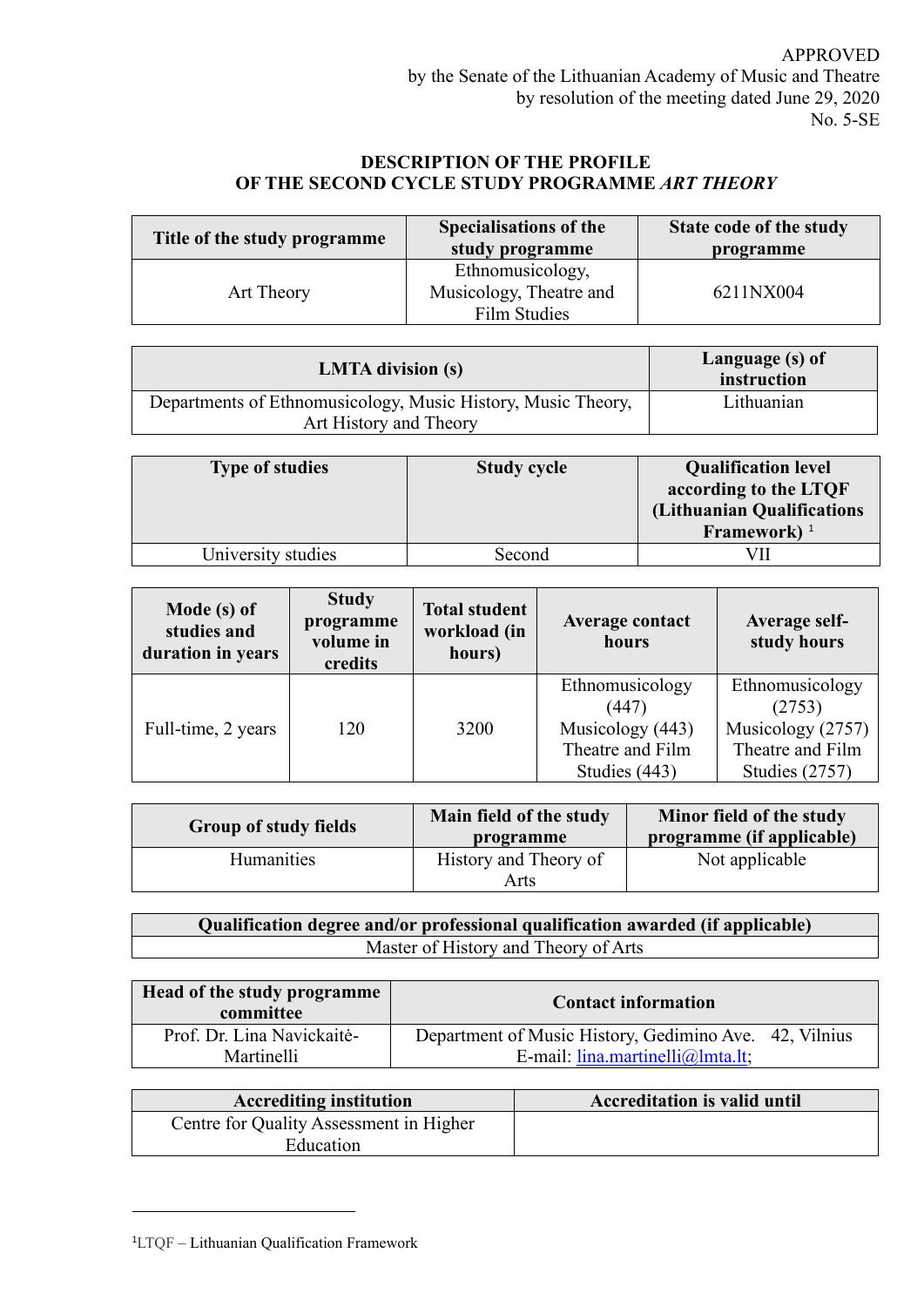## **Aim of the study programme**

To prepare a highly qualified art researcher – musicologist/ethnomusicologist/theatrologist and film researcher, able to initiate and carry out various research and art projects, independently realise self-initiated scientific and/or applied research, analyse and evaluate music, theatre, film phenomena in historical, theoretical, cultural and social aspects, study various art forms in an interdisciplinary context and link artistic phenomena with the national and world socio-cultural context in order to achieve the interaction of artistic and scientific practice.

| Profile of the study programme                                               |                                                                                                                                                                                                                                                                                                                                                                                                                               |                                                                                                                                                                                                                                                                                                                                                                                                                                                                                                                                                |
|------------------------------------------------------------------------------|-------------------------------------------------------------------------------------------------------------------------------------------------------------------------------------------------------------------------------------------------------------------------------------------------------------------------------------------------------------------------------------------------------------------------------|------------------------------------------------------------------------------------------------------------------------------------------------------------------------------------------------------------------------------------------------------------------------------------------------------------------------------------------------------------------------------------------------------------------------------------------------------------------------------------------------------------------------------------------------|
| <b>Content of the</b><br><b>Nature of the study</b>                          |                                                                                                                                                                                                                                                                                                                                                                                                                               | Distinctive features of the study                                                                                                                                                                                                                                                                                                                                                                                                                                                                                                              |
| study                                                                        | programme                                                                                                                                                                                                                                                                                                                                                                                                                     | programme                                                                                                                                                                                                                                                                                                                                                                                                                                                                                                                                      |
| programme:                                                                   |                                                                                                                                                                                                                                                                                                                                                                                                                               |                                                                                                                                                                                                                                                                                                                                                                                                                                                                                                                                                |
| subject (module)                                                             |                                                                                                                                                                                                                                                                                                                                                                                                                               |                                                                                                                                                                                                                                                                                                                                                                                                                                                                                                                                                |
| groups                                                                       |                                                                                                                                                                                                                                                                                                                                                                                                                               |                                                                                                                                                                                                                                                                                                                                                                                                                                                                                                                                                |
| Subjects of the<br>study<br>field,<br>optional subjects,<br>master's thesis. | The study programme aims to<br>prepare a specialist in the field<br>of humanities $-$ an independent<br>researcher of art<br>(music,<br>theatre, cinema), able to<br>competently analyse, interpret<br>and evaluate art processes in the<br>context of modern theories and<br>research in various fields; one<br>who is able to initiate and<br>implement research and art<br>projects that require<br>these<br>competencies. | It is the only second cycle study programme<br>among Lithuanian higher education<br>institutions, which, by combining<br>the<br>previously<br>studies<br>separate<br>of<br>ethnomusicology, musicology, theatre and<br>film<br>studies and ensuring<br>a close<br>connection between theory and practice,<br>opens wider opportunities for students to<br>carry out professional, creative or academic<br>activities or to study further.<br>Students combine the practical experience<br>gained during the study period with art<br>research. |

| <b>Requirements for entrants</b>                                                   | <b>Recognition of</b><br>the earlier studies |
|------------------------------------------------------------------------------------|----------------------------------------------|
| Admission to the Programme is open to people who have completed first              | previously<br>Any                            |
| cycle studies in music, theatre, film or art history. If the entrant has completed | completed studies                            |
| the first cycle studies in the other field, he/she must submit documents           | shall be recognised                          |
| proving professional experience of at least one year (professional activity        | on a case-by-case                            |
| portfolio) and the material of his/her work.                                       | basis according to                           |
| The competitive score (whose maximum possible value is 10) consists of:            | procedures<br>the                            |
| • assessment of entrance examination (written work) – weighting factor $0.6$ ;     | established<br>by                            |
| $\bullet$ assessment of motivational interview – weighting factor 0.2;             | LMTA.                                        |
| • the average of the study results achieved in the first cycle studies (marks)     |                                              |
| entered in the diploma supplement (appendix)) – weighting factor $0.2$ .           |                                              |

\*Entrance Examination Requirements for Second Cycle (Master's) Studies are announced on the LMTA website www.lmta.lt

## **Possibilities for further studies**

After successfully completing the studies of *Art Theory* and obtaining the qualification degree of Master of the History and Theory of Arts, graduates can continue his/her education in doctoral studies.

## **Professional opportunities**

After graduating from the Programme, graduate can work in the fields of science, culture, art, education, business, media, culture and art policy, cultural and creative industries as well as in some other fields in the public, non-governmental or private sector, form creative groups, implement artistic, educational and other cultural projects and engage in scientific, artistic or applied activities. Graduate can also work as lecturer in higher education institutions, conduct independent research in the fields of science and art.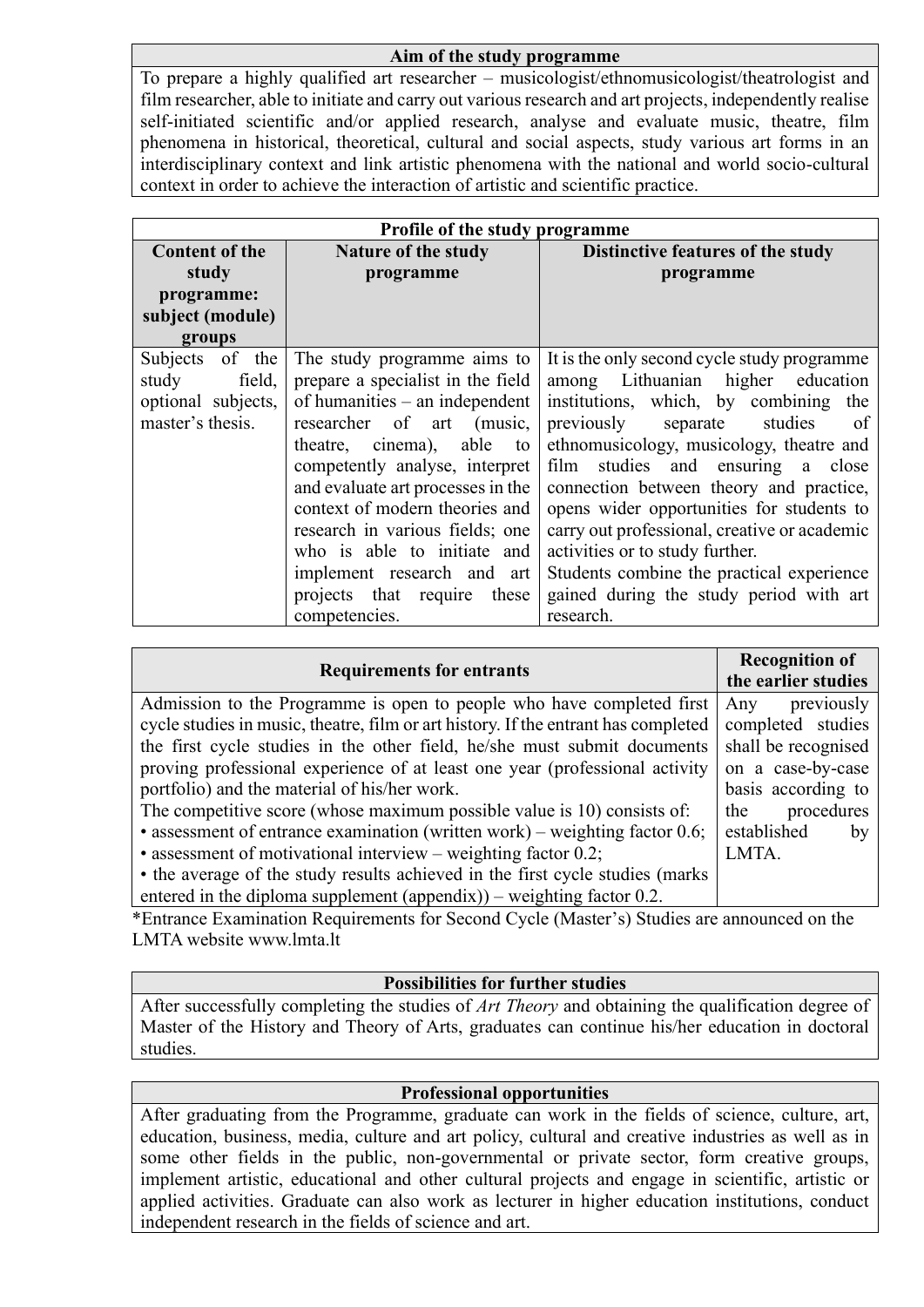| <b>Study methods</b>                                                                          | <b>Assessment methods</b>                                                        |
|-----------------------------------------------------------------------------------------------|----------------------------------------------------------------------------------|
| Considering the results of the Programme, the                                                 | Written and oral survey, testing, written                                        |
| features of a separate study subject (module) and                                             | works, compiling a bibliography, review of                                       |
| different forms of organisation of study activities                                           | literature and other sources of information,                                     |
| (lectures, seminars, consultations, independent                                               | writing,<br>oral<br>presentations,<br>essay                                      |
| work, practical classes, team work, study practice),                                          | presentations, practices, project activities                                     |
| the following teaching and study methods are used:                                            | (individual and in groups), project and                                          |
| teaching/learning<br>methods<br>applied<br>during                                             | individual work reports, case study,                                             |
| lectures, seminars and consultations attributed                                               | research work, assessment of learning                                            |
| traditional<br>concept of<br>studies:<br>the<br>to                                            | achievement portfolio, self-assessment,                                          |
| explanation, illustration<br>presentation,<br>and                                             | collegial assessment, public discussions,                                        |
| of<br>theoretical<br>material;<br>interpretation                                              | computer testing and the like.                                                   |
| presentation, analysis, interpretation, discussion                                            |                                                                                  |
| of practices; showing, watching, listening and                                                | The system of assessment of students' study                                      |
| interpretation of video and audio recordings;                                                 | results is based on the following principles:                                    |
| teaching/learning methods applied through                                                     | validity and reliability; assessment is<br>$\bullet$                             |
| interactive lectures, seminars, practical classes,                                            | linked to the objectives of the study                                            |
| independent and team work, focused on an                                                      | programme and is carried out in several                                          |
| active way of studying: discussions; debates;                                                 | aspects;                                                                         |
| brainstorming; work in groups; case studies;                                                  | assessment of skills, knowledge and<br>$\bullet$                                 |
| problematic discussions in groups; independent                                                | consistency of studies;                                                          |
| of study<br>material; independent<br>analysis                                                 | impartiality, objectivity and clarity;<br>$\bullet$                              |
| performance of an individual task (oral                                                       | principle of openness<br>the<br>and<br>$\bullet$                                 |
| presentations, written works, creative projects,                                              | collegiality of assessment;                                                      |
| etc.); performing a team task; presentation of                                                | the principle of cumulative score;<br>$\bullet$                                  |
| individual and/or team assignments in oral or                                                 | the principle of feedback; when the<br>$\bullet$                                 |
| written form; public presentations, evaluations<br>and discussions of independent and/or team | lecturer works individually with the<br>student, the assessment of the student's |
| work;                                                                                         | achievements<br>well<br>as                                                       |
| teaching/learning methods applied when using                                                  | <b>as</b><br>recommendations for further creative                                |
| virtual environment during traditional, distance                                              | pursuits and solutions are presented,                                            |
| studies:<br>blended<br>video<br>and<br>audio<br>or                                            | and discussions are held.                                                        |

| <b>Description of</b><br>study results<br>of the study<br>$cycle*$ | <b>Expected study results of the programme</b>                                                                                                                                                                                                                                                                                                                                                                                                                                                                                                                                                                                                                                                                                                                                                                                                                                                                                                                                                                                                                                                                                                                                                                                                                 |  |
|--------------------------------------------------------------------|----------------------------------------------------------------------------------------------------------------------------------------------------------------------------------------------------------------------------------------------------------------------------------------------------------------------------------------------------------------------------------------------------------------------------------------------------------------------------------------------------------------------------------------------------------------------------------------------------------------------------------------------------------------------------------------------------------------------------------------------------------------------------------------------------------------------------------------------------------------------------------------------------------------------------------------------------------------------------------------------------------------------------------------------------------------------------------------------------------------------------------------------------------------------------------------------------------------------------------------------------------------|--|
| 1. Knowledge<br>and its<br>application                             | 1.1. The graduate will be able to name and critically evaluate the patterns of a<br>specific cultural (ethnic and professional) and artistic (music, theatre, cinema)<br>phenomenon, period or problem, and relate them to the latest research results and<br>theoretical assumptions.<br>1.2. The graduate will know traditional and modern forms of the field of history<br>and theory of arts; will be familiar with trends of art and science; will be aware of<br>methods of history and theory of arts and other humanities and will be able to<br>apply them in independent creative work and scientific and/or applied research.<br>1.3. The graduate will be able to independently accumulate, analyse, summarise<br>and interpret the accumulated information, contexts of artistic and cultural<br>phenomena, their causal relations, and to formulate and develop critically argued<br>ideas and substantiate them.<br>1.4. The graduate will know the research methodology, its course and stages,<br>understand the connections between theory and practice and will be able to apply<br>this knowledge in research and/or applied activities as well as when arguing the<br>suitability of the chosen methods in relation to the research goal. |  |

conferencing; video and audio lectures; subject (module) distance teaching/learning courses.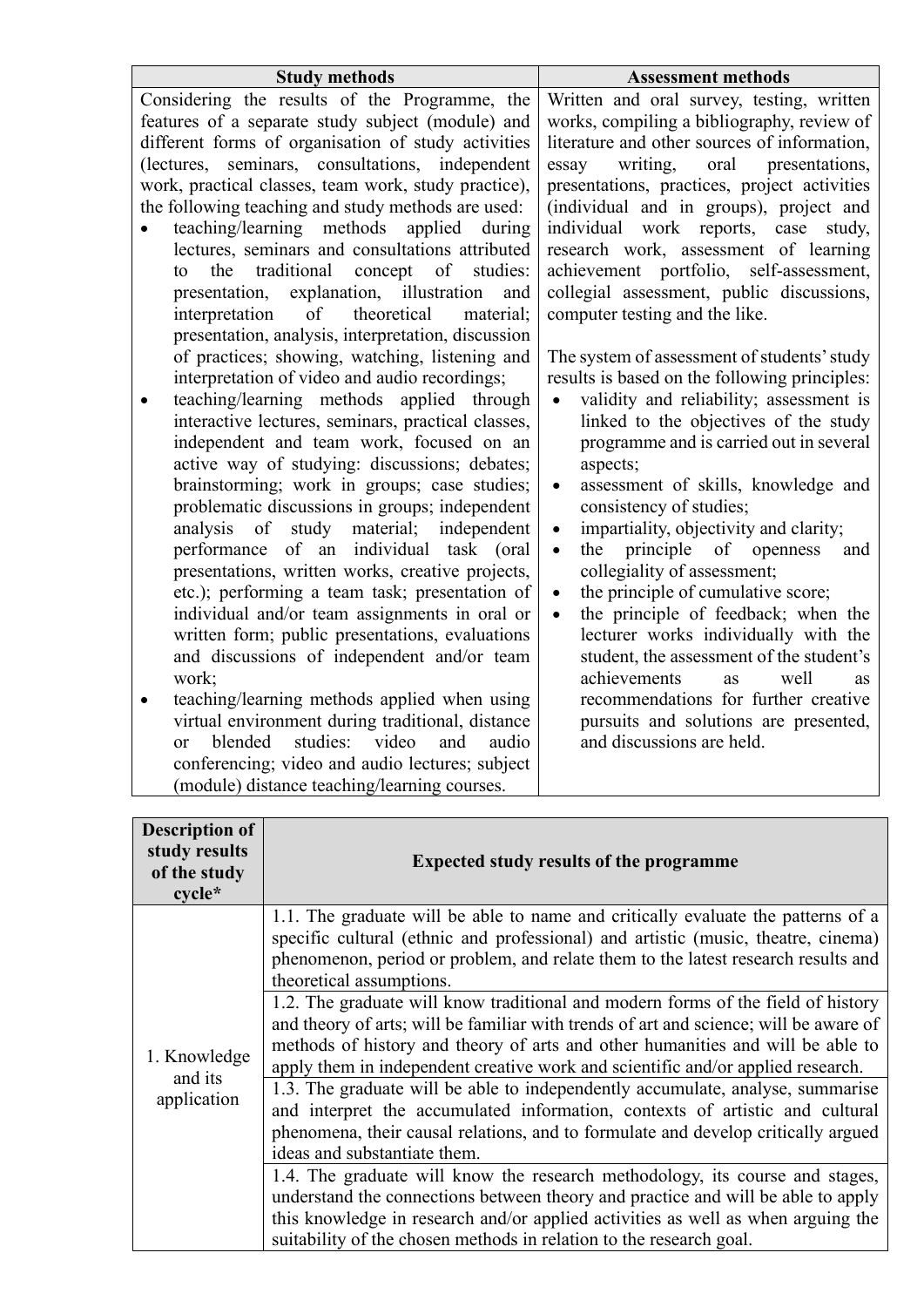|                       | 2.1. The graduate will be able to identify the relevant scientific problem, formulate<br>the original research hypothesis and defend it with arguments, applying modern<br>theories, methods and practical knowledge of history and theory of arts.                                                                                                                                                                                                    |
|-----------------------|--------------------------------------------------------------------------------------------------------------------------------------------------------------------------------------------------------------------------------------------------------------------------------------------------------------------------------------------------------------------------------------------------------------------------------------------------------|
|                       | 2.2. The graduate will be able to select and creatively apply independently selected<br>methods and methodologies in his/her research as well as summarize and<br>reasonably interpret the accumulated information by evaluating it in a critical                                                                                                                                                                                                      |
| 2. Research<br>skills | manner.<br>2.3. The graduate will be able to defend the hypothesis of scientific or applied<br>research and the identified problems of art (music, theatre, film) theory and/or<br>practice by applying modern scientific methods and theories.                                                                                                                                                                                                        |
|                       | 2.4. The graduate will be able to perform research and/or applied research work<br>according to the prepared individual research project, apply appropriate research<br>methodologies, evaluate research results, determine their reliability, and formulate<br>research conclusions and recommendations.                                                                                                                                              |
|                       | 3.1. The graduate will be able to understand and evaluate the phenomena of art<br>(music, theatre, cinema) from an interdisciplinary perspective, linking the<br>transformations of these arts with the relevant socio-cultural context.                                                                                                                                                                                                               |
|                       | 3.2. The graduate will be able to evaluate information critically and analytically,<br>generate and implement new ideas, explore contemporary artistic and cultural<br>context, come up with new ideas and implement them individually and in a group<br>by applying various principles and methods of history and theory of arts.                                                                                                                     |
| 3. Special<br>skills  | 3.3. The graduate will be able to constructively, argumentatively and critically<br>evaluate his/her own and others' research, determine and identify shortcomings<br>and problems, propose solutions and apply appropriate methodologies in<br>accordance with the principles of professional ethics.                                                                                                                                                 |
|                       | 3.4. The graduate will be able to initiate and implement original projects requiring<br>the competencies of an art historian and critic (ethnomusicologist, musicologist,<br>theatrologist, film critic) in various cultural, artistic and educational institutions as<br>well as in applied or academic activities.                                                                                                                                   |
|                       | ( <i>Ethnomusicology specialization</i> )<br>3.5. The graduate will be able to analyse the processes of ethnic culture in<br>Lithuania and the world, critically evaluate various phenomena of its functioning<br>and development in contemporary culture, study Lithuanian ethnic music in the<br>context of other musical traditions and apply the data of the research on tradition<br>and cultural identity in shaping Lithuanian cultural policy. |
|                       | (Musicology specialization)<br>3.5. The graduate will know the patterns of music perception, performance and<br>creative processes as well as models of music communication and reception<br>theories and will be able to apply them in interdisciplinary musicology research<br>and professional activities.                                                                                                                                          |
|                       | (Theatre and Film Studies specialization)<br>3.5. The graduate will be able to analyse traditional and non-traditional phenomena<br>of theatre and cinema, stage and media art, evaluating their place in contemporary<br>audiovisual culture; will be able to analyse new forms of performing arts, media<br>and cinema, defining their uniqueness and aesthetic transformations in the context<br>of Lithuania and the world.                        |
|                       | 4.1. The graduate will be able to critically and creatively present his/her<br>assessments on various issues of cultural life to specialists and the public by<br>performing various practical tasks and participating in public professional<br>activities.                                                                                                                                                                                           |
|                       | 4.2. The graduate will be able to monitor and record his/her own and/or group's<br>workflow, cooperate with other research participants and/or members of the<br>professional field and solve problems by taking responsibility for his/her actions<br>and ideas.                                                                                                                                                                                      |
|                       |                                                                                                                                                                                                                                                                                                                                                                                                                                                        |